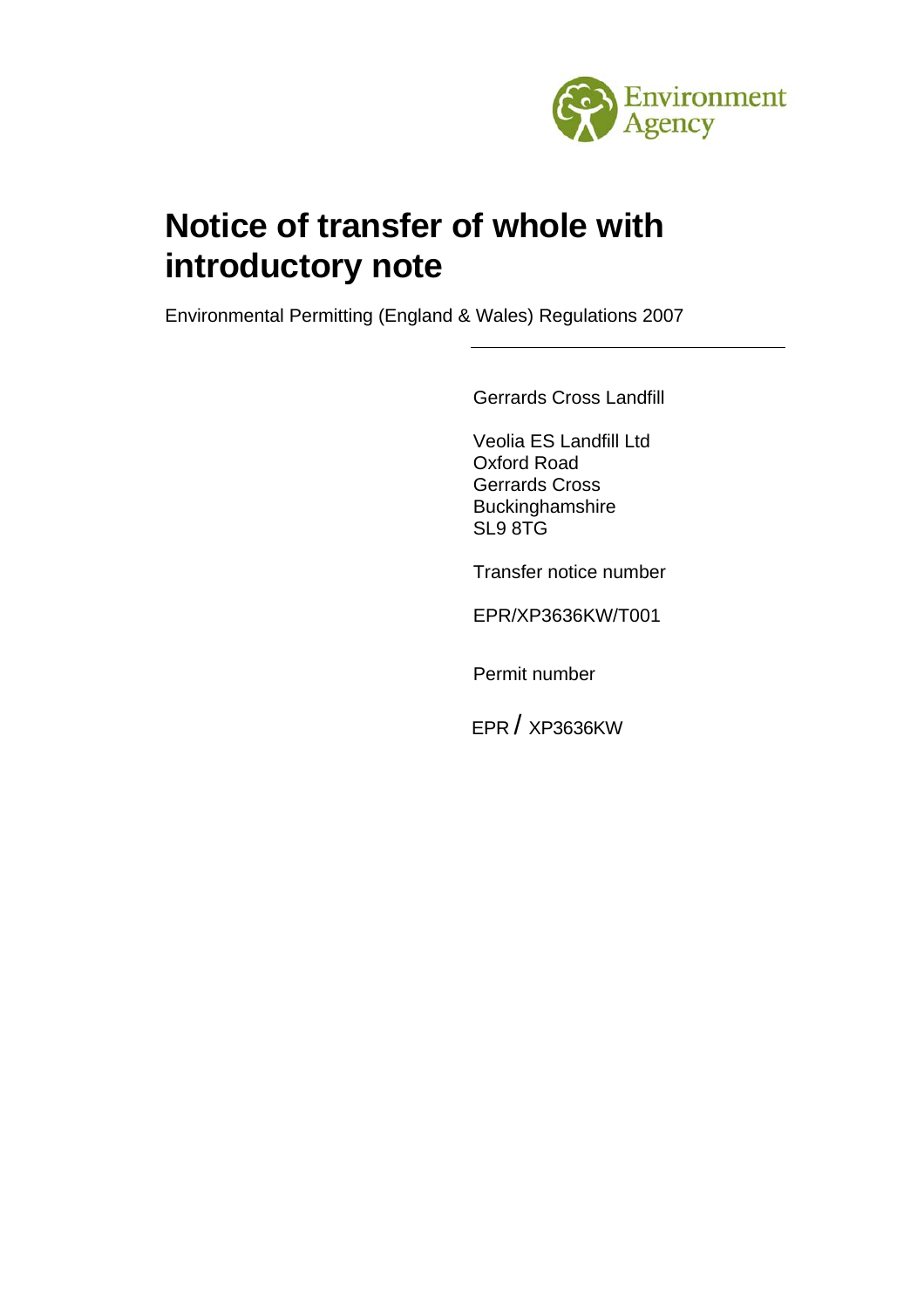## **Gerrards Cross Landfill Permit number EPR/XP3636KW**

## **Introductory note**

## *This introductory note does not form a part of the permit*

The following notice is issued in accordance with regulation 20 and Part 1 of Schedule 5 of The Environmental Permitting (England and Wales) Regulations 2007 (S.I.2007 No. 3538 ) (the Regulations) to transfer a permit issued under the Regulations to operate the regulated facility. Schedule 1 of the notice sets out the conditions to be deleted from the permit, Schedule 2 contains amendments to permit conditions and Schedule 3 contains additional permit conditions.

The effect of this notice is to transfer the Permit number BU3086ID from Veolia ES(UK) Ltd to the control of Veolia ES Landfill Ltd.

There are no changes to the installation as a result of this Transfer. The permit number BU3086ID will be superseded by the new permit number XP3636KW

A non technical description of the installation is given in the Application, but the main features of the installation are as follows:

Gerrards cross landfill installation comprises two landfills previously known as Hyde Farm and Wapsey's Wood Landfills, located between the M40 and A40, east of Beaconsfield and west of Gerrards Cross at NGR SU976888.

Hyde Farm Landfill is a fully engineered landfill accepting non-hazardous commercial, industrial and household waste. However it also accepted hazardous waste until 16th July 2004. The adjacent, Wapsey's Wood Landfill, is comprised of nine fully engineered cells, and some older non engineered cells operated on the principle of dilute and disperse. Due to planning restrictions placed upon the site, it will cease land filling in 2012 and will be restored to a gently sloping surface tailored to be sympathetic with the local topography

Leachate and gas are managed on the site, with leachate recirculated through the landfill in parts of the site and also tankered off site to a treatment works for disposal. Landfill gas is burnt in a flare or utilised to generate electricity in engines operated by Infinis Ltd.

In the North West corner of the Hyde Farm part of the site a household waste recycling centre has been developed by Buckinghamshire County Council and is operated by ASM Metal Recycling Ltd under permit number EAWML 80718 which was issued on 21/07/2006. This activity does not form part of the installation although it lies within the installation boundary.

The status log of a permit sets out the permitting history, including any changes to the permit reference number.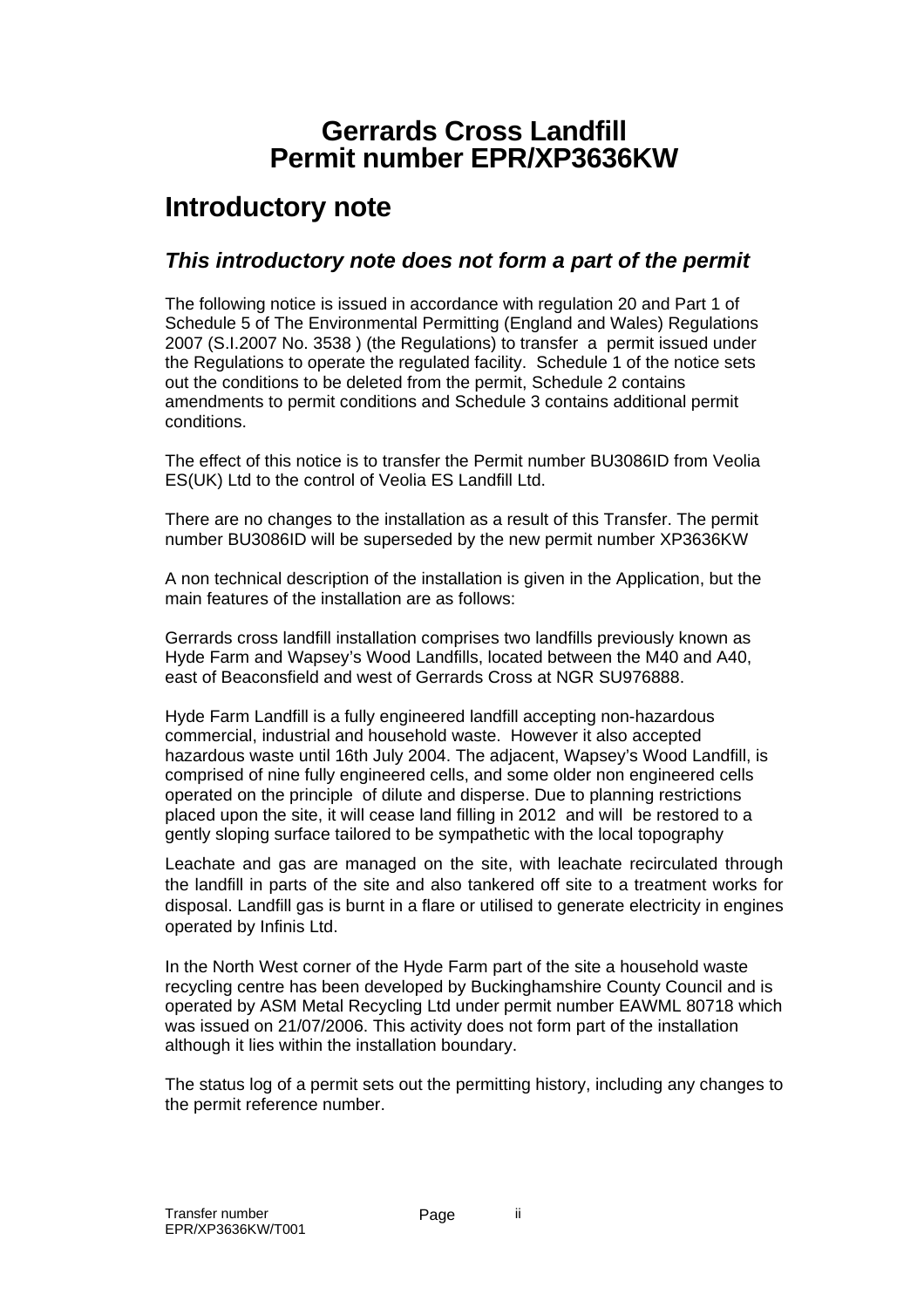| Status Log of the permit                                                 |                       |                      |
|--------------------------------------------------------------------------|-----------------------|----------------------|
| Detail                                                                   | Date                  | <b>Response Date</b> |
| Application BU3086 (Reference<br>BU3086/A001)                            | 20/05/2003            |                      |
| Response to request for information                                      |                       | 27/10/2003           |
| Response to request for information<br>2                                 |                       | 10/2003              |
| Response to request for information<br>3                                 |                       | 26/09/2003           |
| Response to Schedule 4 Part 1<br><b>Notice</b>                           | Not applicable        |                      |
| Permit BU3086 Determined                                                 | 05/02/2004            |                      |
| Notification of change of name to<br>Veolia ES Onyx Ltd                  | 13/02/2006            |                      |
| Notification of change of name to<br>Veolia ES (UK)Ltd.                  | 18/10/2006            |                      |
| Application EPR/XP3636KW/T001<br>(Full transfer of permit<br>EPR/BU3086) | Duly made<br>16/12/09 |                      |
| Transfer determined<br>EPR/XP3636KW                                      | 10/03/10              |                      |

End of Introductory Note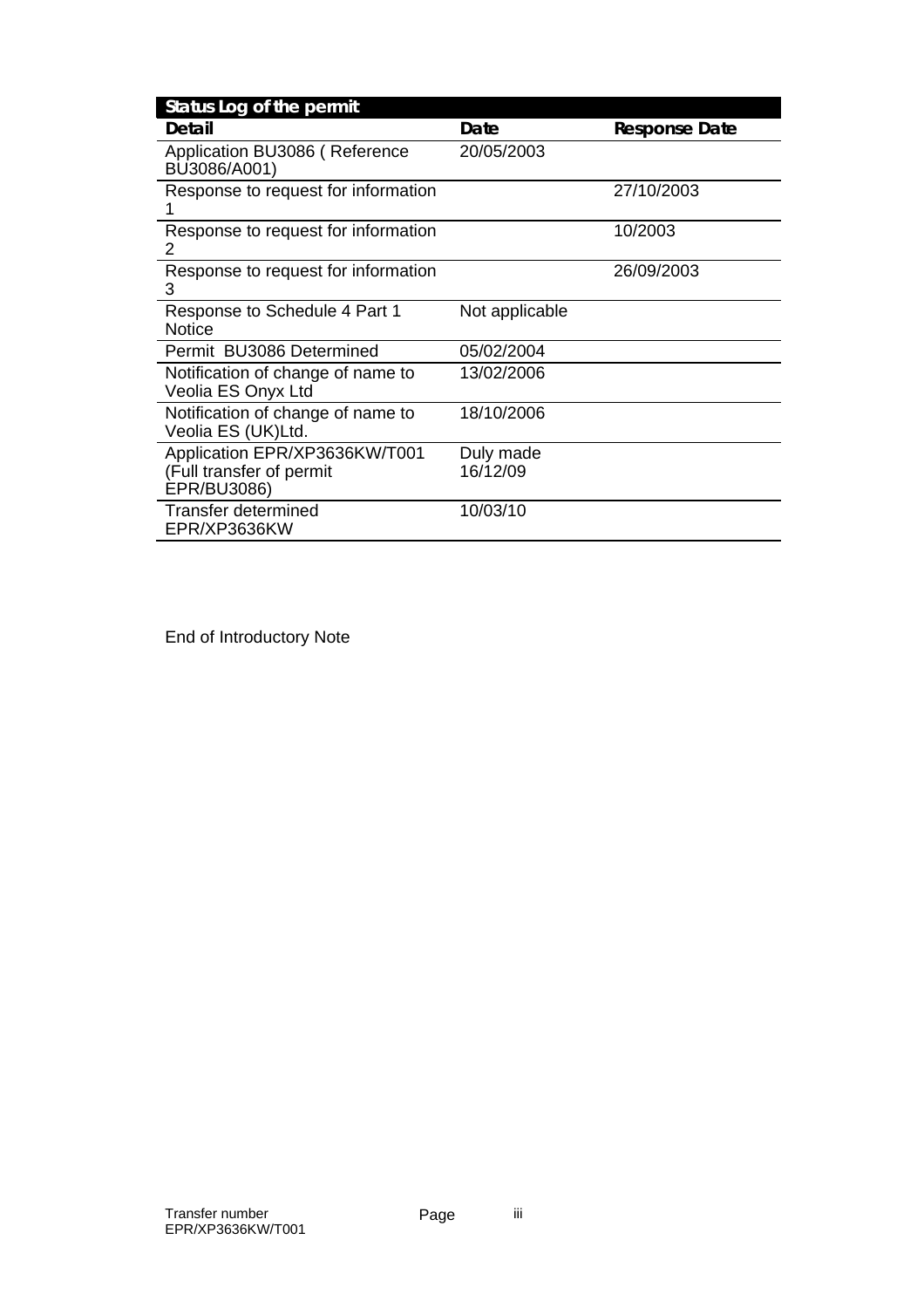#### **Transfer of whole permit**

Environmental Permitting (England and Wales) Regulations 2007

## **Transfer notice**

**Permit number EPR/XP3636KW**

**Transfer notice number EPR/XP3636KW/T001** 

**Operator Veolia ES Landfill Ltd** 

#### **Registered office address**

Veolia House 154A Pentoville Road London N1 9PE.

**Company registration number** 00997695

**Regulated Facility Gerrards Cross Landfill Site Oxford Road Buckinghamshire SL9 8TG** 

The Environment Agency in exercise of its powers under Regulation 20 and Part 1 of Schedule 5 of the Environmental Permitting (England and Wales) Regulations 2007 (SI 2007 No 3538) accepts the transfer of this permit to the extent set out in schedules 1 to 4 of this notice.

This notice shall take effect from 10 March 2010

| Name |                    | Date          |
|------|--------------------|---------------|
|      | $\overline{\circ}$ | 10 March 2010 |
|      |                    |               |

#### EIRIAN MACDONALD

Authorised on behalf of the Environment Agency